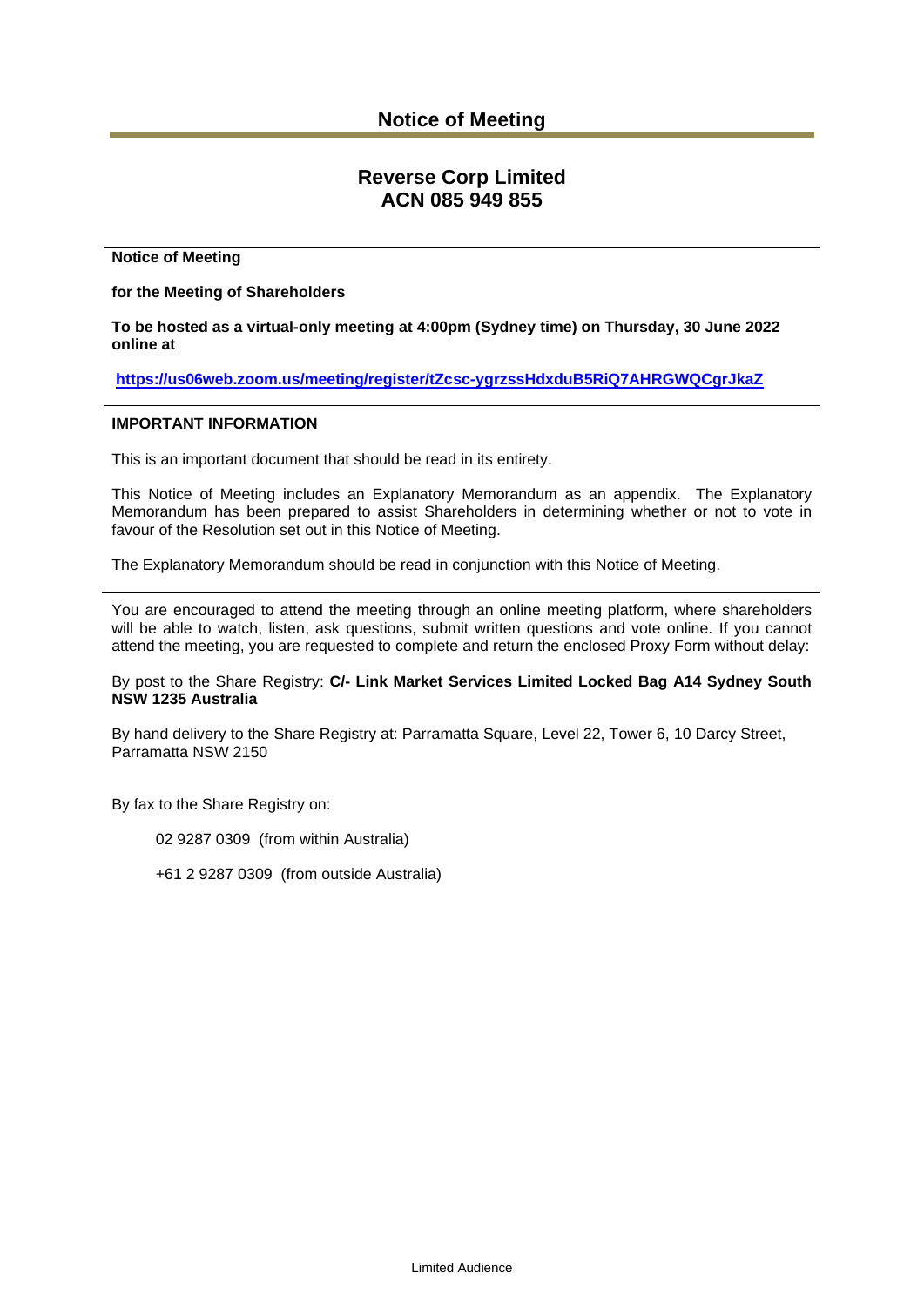# **1. Business**

The business of the Meeting is to consider the following Resolution.

# **Resolution 1: Capital Reduction**

To consider and, if thought fit, to pass, the following resolution as an ordinary resolution:

*"That, pursuant to Section 256B(1) and 256C of the Corporations Act 2001 (Cth), the share capital of Reverse Corp Limited (ACN 085 949 855) be reduced by cancelling all ordinary shares held by all holders of ordinary shares on the terms and conditions set out in the Explanatory Memorandum."*

Without limitation, Sections 256B and 256C of the Corporations Act are relevant to this Resolution.

# **2. Other Information**

#### *Entitlement to Vote*

In accordance with Section  $1074E(2)(g)(i)$  of the Corporations Act, and Regulation 7.11.37 of the Corporations Regulations, the Company has determined that Shares registered in the Share Registry at **7:00pm** (Sydney time) on **Tuesday, 28 June 2022**, will be taken, for the purposes of the Meeting to be held by the persons who held them at that time.

Accordingly, those persons are entitled to attend virtually and vote at the Meeting and Share transfers registered after that time will be disregarded in determining entitlements to attend virtually and vote at the Meeting.

Subject to certain voting exclusions as set out in this Notice of Meeting and the Explanatory Memorandum, the Chairman proposes to vote undirected proxies in favour of the Resolution.

Voting restrictions and exclusions in respect of the Resolution are set out above for the Resolution.

#### *How to vote*

Shareholders entitled to vote at the Meeting may vote by:

- ➢ attending the Meeting and voting online; or
- $\triangleright$  appointing an attorney to attend the Meeting virtually and vote on their behalf or, in the case of corporate Shareholders or proxies, a corporate representative to attend the Meeting virtually and vote on its behalf; or
- ➢ appointing a proxy to attend and vote on their behalf, using the Proxy Form accompanying this Notice of Meeting. A proxy may be an individual or a body corporate.

#### *Attendance via online platform*

We recommend logging in to our online platform at least 15 minutes prior to the scheduled start time for the Meeting using the instructions below:

- ➢ Enter [https://us06web.zoom.us/meeting/register/tZcsc](https://us06web.zoom.us/meeting/register/tZcsc-ygrzssHdxduB5RiQ7AHRGWQCgrJkaZ)[ygrzssHdxduB5RiQ7AHRGWQCgrJkaZ](https://us06web.zoom.us/meeting/register/tZcsc-ygrzssHdxduB5RiQ7AHRGWQCgrJkaZ) into a web browser on your computer or online device; and
- ➢ Shareholders will need their Shareholder Reference Number (SRN) or Holder Identification Number (HIN) printed at the top of the Proxy Form.

Further information on how to participate virtually is set out in this Notice which is available at <http://www.reversecorp.com.au/policies/corporate-governance> .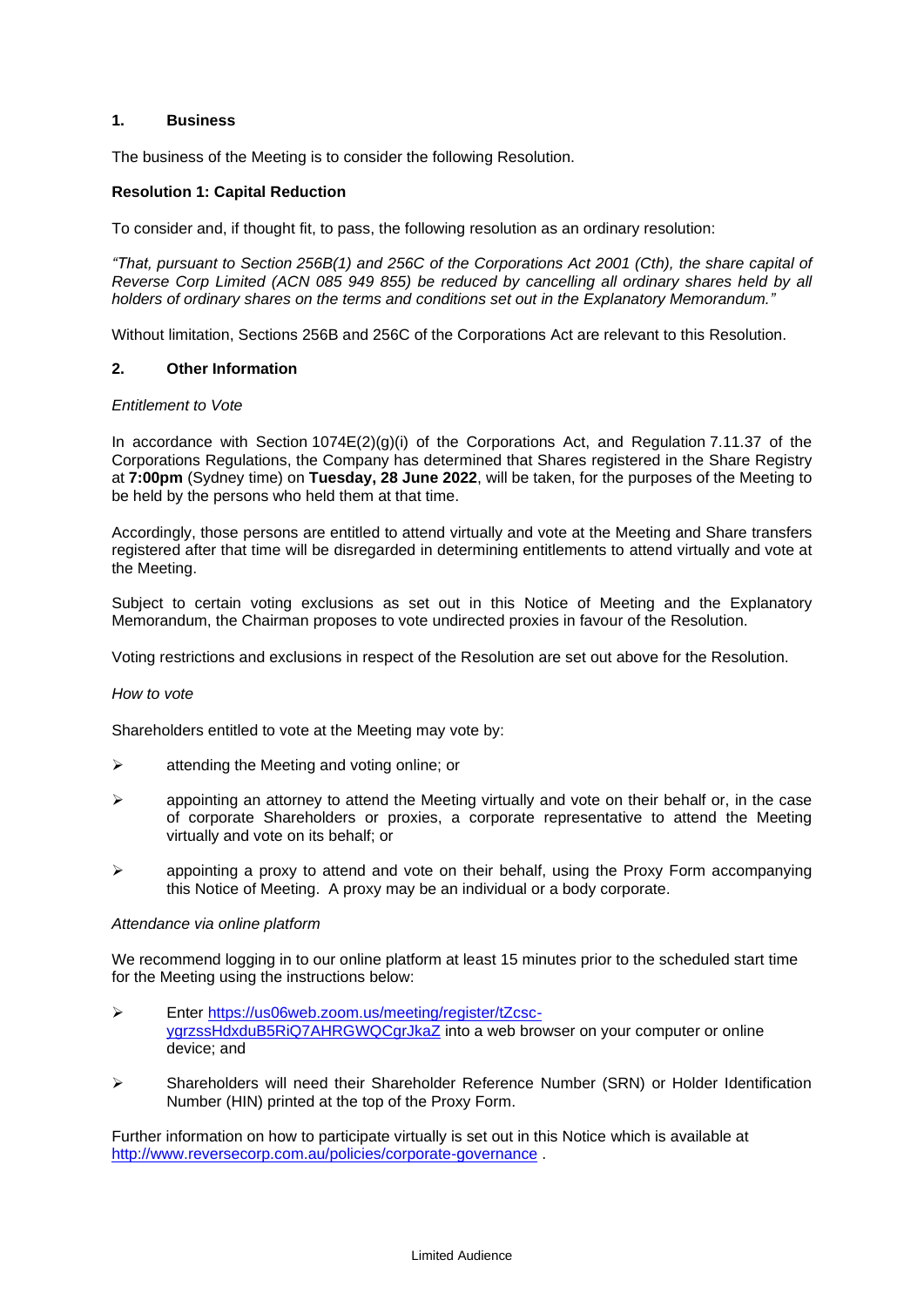#### *Voting in by attorney*

Shareholders or their proxies, attorneys or representatives (including representatives of corporate proxies) wishing to vote should attend the Meeting online and show a form of personal identification (such as their driver's licence).

To vote by attorney at the Meeting, the original or a certified copy of the power of attorney or other authority (if any) under which the instrument is signed must be received by the Share Registry before **7:00pm** (Sydney time) on **28 June 2022** any of the following ways:

hand deliveries: **Parramatta Square, Level 22, Tower 6, 10 Darcy Street, Parramatta NSW 2150**

postal deliveries: **C/- Link Market Services Limited Locked Bag A14 Sydney South NSW 1235 Australia**

online lodgement: **www.linkmarketservices.com.au**

Fax Number for Lodgement: **+61 2 9287 0309**

To vote online, you or your proxy, attorney, representative or corporate proxy representative must attend the Meeting to be hosted as a virtual only meeting online on **30 June 2022** commencing at **4:00** pm (Sydney time).

A vote cast in accordance with the appointment of a proxy or power of attorney is valid even if before the vote was cast the appointor:

- ➢ died;
- $\triangleright$  became mentally incapacitated;
- $\triangleright$  revoked the proxy or power; or
- $\triangleright$  transferred the Shares in respect of which the vote was cast,

unless the Company received written notification of the death, mental incapacity, revocation or transfer before the meeting or adjourned meeting.

#### *Voting by proxy*

Shareholders wishing to vote by proxy at the Meeting must:

- $\triangleright$  complete and sign or validly authenticate the Proxy Form, which is enclosed with this Explanatory Memorandum; and
- ➢ deliver the signed and completed Proxy Form to the Company by **4:00pm on 28 June 2022** (Sydney time) in accordance with the instructions below.

#### *Submitting proxy votes*

Shareholders wishing to submit proxy votes for the Meeting must return the enclosed Proxy Form to the Company in any of the following ways:

hand deliveries: **Parramatta Square, Level 22, Tower 6, 10 Darcy Street, Parramatta NSW 2150**

postal deliveries: **C/- Link Market Services Limited Locked Bag A14 Sydney South NSW 1235 Australia**

online lodgement: **www.linkmarketservices.com.au**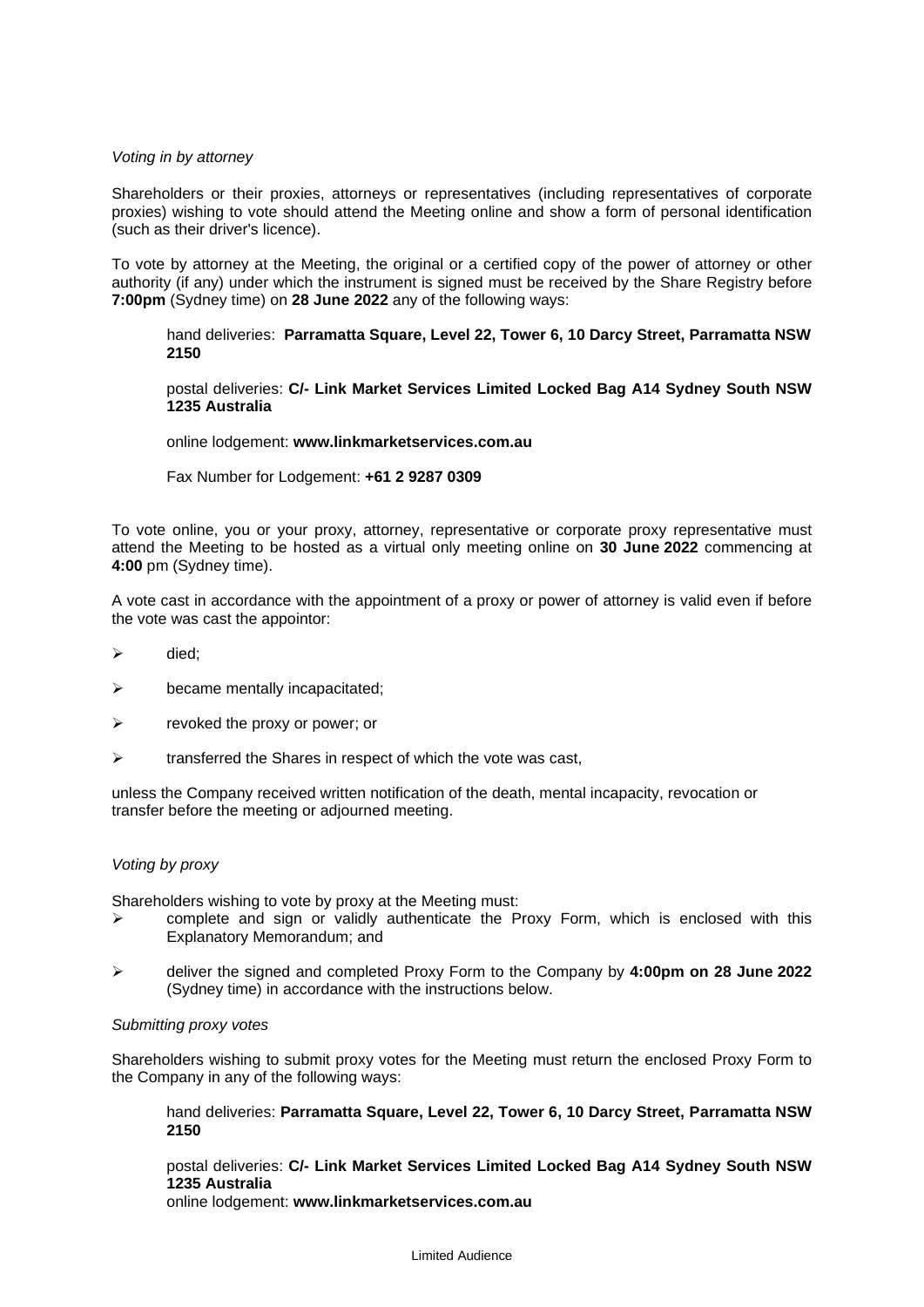# Fax Number for Lodgement: **+61 2 9287 0309**

A Shareholder entitled to attend online and vote at the Meeting is entitled to appoint not more than two proxies to attend online and vote at the Meeting on that Shareholder's behalf.

# *Notes for proxies*

- ➢ A proxy need not be a Shareholder.
- ➢ A proxy may be an individual or a body corporate. A proxy that is a body corporate may appoint a representative to exercise the powers that the body corporate may exercise as the Shareholder's proxy.
- $\triangleright$  If a Shareholder appoints two proxies and the appointment does not specify the proportion or number of the Shareholder's votes each proxy may exercise, each proxy may exercise half the votes.
- $\triangleright$  A proxy may vote or abstain as he or she chooses except where the appointment of the proxy directs the way the proxy is to vote on a particular resolution. If an appointment directs the way the proxy is to vote on a particular resolution:
	- if the proxy is the chair the proxy must vote on a poll and must vote in the way directed; and
	- if the proxy is not the chair the proxy need not vote on a poll, but if the proxy does so, the proxy must vote in the way directed.
- $\triangleright$  If a proxy appointment is signed or validly authenticated by the Shareholder but does not name the proxy or proxies in whose favour it is given, the Chairman may either act as proxy or complete the proxy appointment by inserting the name or names of one of more Directors or the Company Secretary.
- ➢ If:
	- a Shareholder nominates the Chairman of the meeting as the Shareholder's proxy; or
	- the Chairman is to act as proxy if a proxy appointment is signed by a Shareholder but does not name the proxies in whose favour it is given or otherwise under a default appointment according to the terms of the Proxy Form,

then the person acting as Chairman in respect of an item of business at the meeting must act as proxy under the appointment in respect of that item of business.

 $\triangleright$  Proxy appointments in favour of the Chairman of the meeting, the Company Secretary or any Director which do not contain a direction will be voted in support of the Portfolio Acquisition resolutions (in the absence of a superior proposal prior to the date of the meeting).

#### *Notes for corporate representatives*

- $\triangleright$  To vote at the Meeting, a Shareholder or proxy which is a body corporate may appoint an individual to act as its representative.
- ➢ To vote by corporate representative at the Meeting, a corporate Shareholder or proxy should obtain an Appointment of Corporate Representative Form from the Share Registry, complete and sign the form in accordance with the instructions on it. The appointment should be delivered to the Company by **4:00pm on 28 June 2022** (Sydney time)
- ➢ The appointment of a representative may set out restrictions on the representative's powers.
- $\triangleright$  The original form of appointment of a representative, a certified copy of the appointment, or a certificate of the body corporate evidencing the appointment of a representative is prima facie evidence of a representative having been appointed.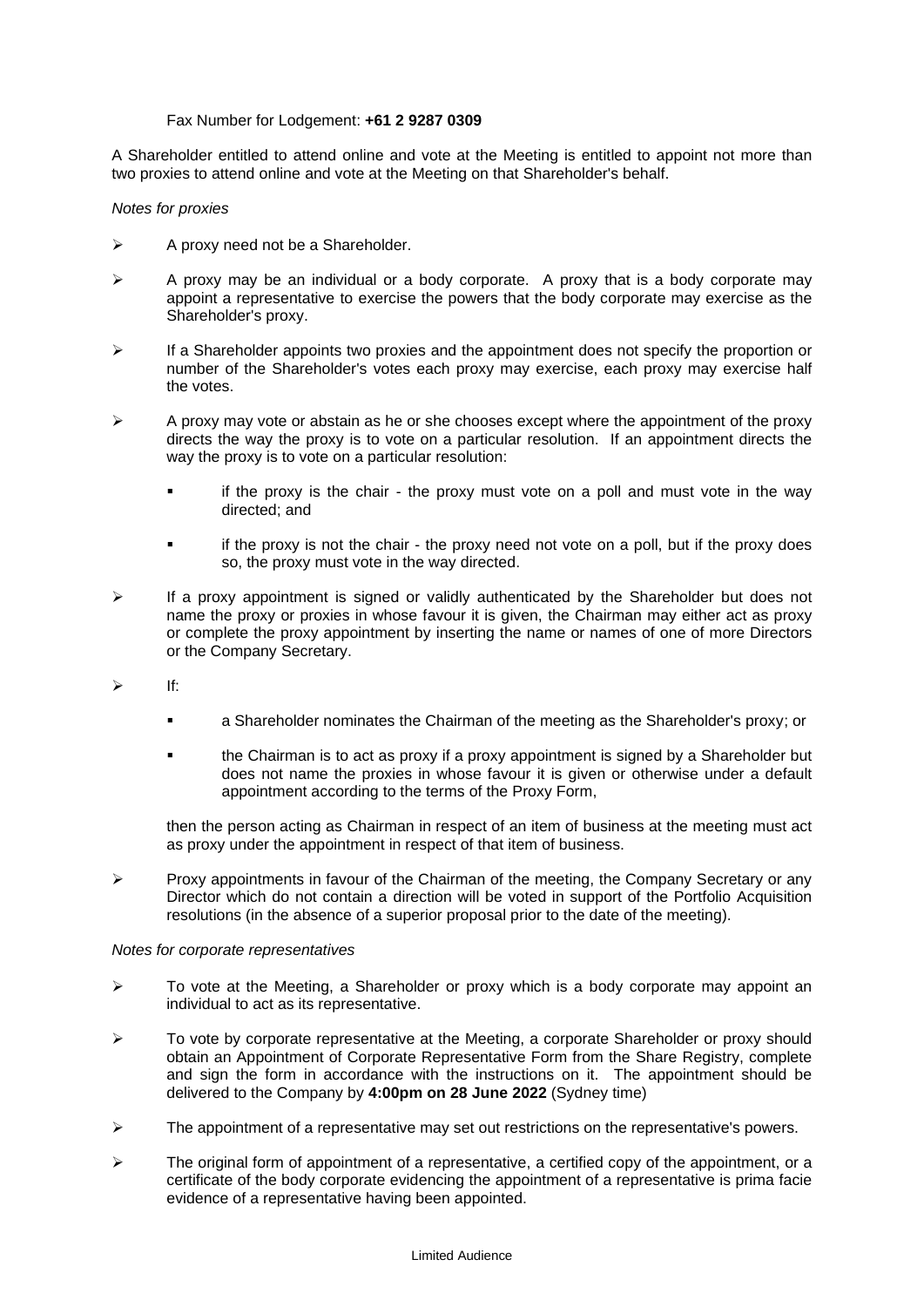$\triangleright$  The Chairman of the Meeting may permit a person claiming to be a representative to exercise the body's powers even if he or she has not produced a certificate or other satisfactory evidence of his or her appointment.

By order of the Board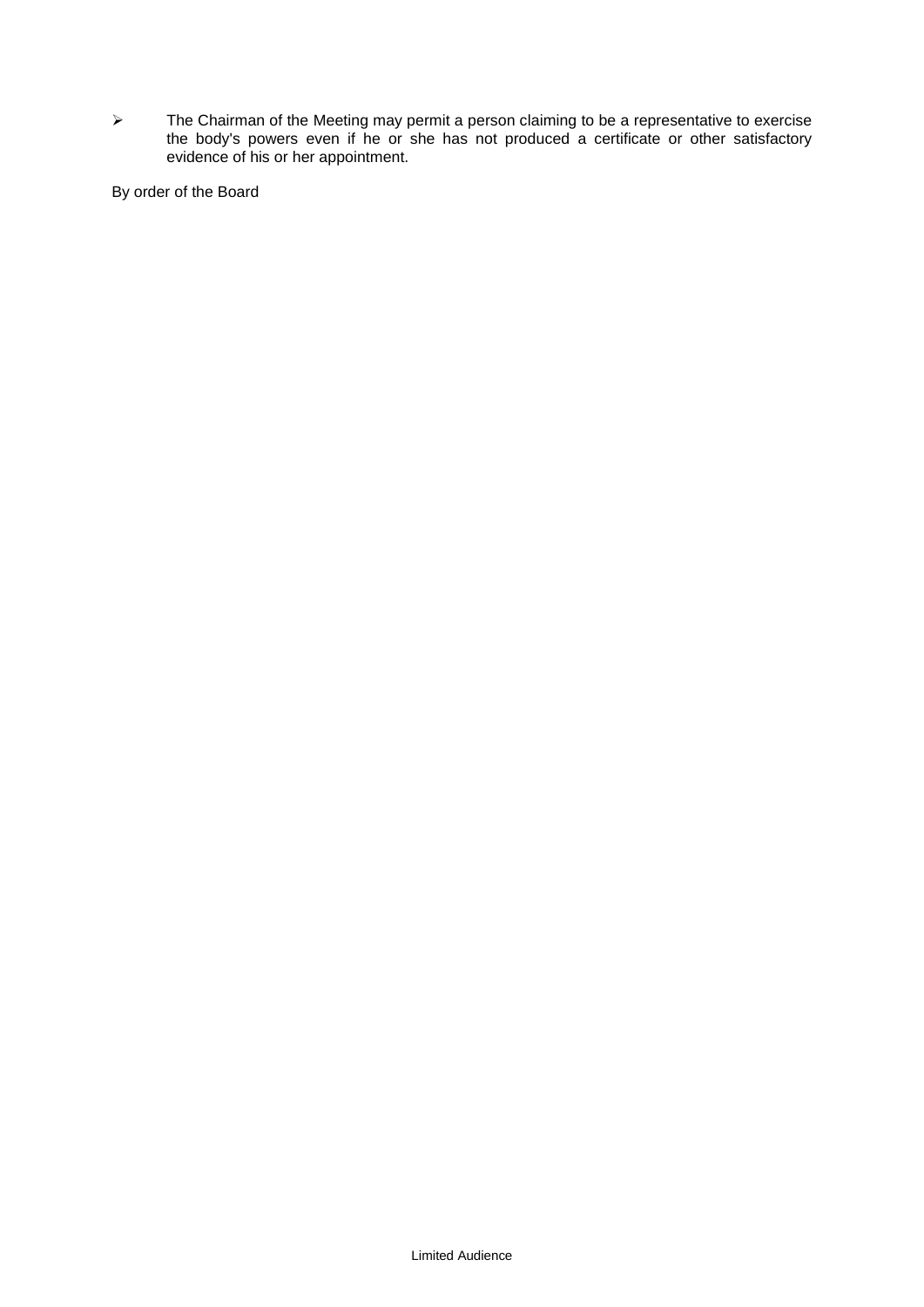# **Appendix 1 – Explanatory Memorandum**

# **1. Introduction**

# **1.1. What is this document?**

This document is an Explanatory Memorandum containing information relating to the Resolution to be considered at the Meeting.

# **1.2. Actions required by Shareholders**

### *Step 1 – Read this Explanatory Memorandum*

Shareholders should read this Explanatory Memorandum in full before voting on the Resolution. If Shareholders have any questions regarding the Resolution they should contact **Gabriel Radzyminski**, on **+61 2 8014 1188** or by email **gabriel@sandoncapital.com.au**

#### *Step 2 – Consider and consult*

Shareholders should consider all advantages, disadvantages, risks and other information provided in this Explanatory Memorandum in light of their own investment objectives and circumstances. Shareholders should seek independent advice if required.

#### *Step 3 – Vote on the Resolution*

It is very important that Shareholders vote on the Resolution at the Meeting.

The Meeting is to be held online at [https://us06web.zoom.us/meeting/register/tZcsc](https://us06web.zoom.us/meeting/register/tZcsc-ygrzssHdxduB5RiQ7AHRGWQCgrJkaZ)[ygrzssHdxduB5RiQ7AHRGWQCgrJkaZ](https://us06web.zoom.us/meeting/register/tZcsc-ygrzssHdxduB5RiQ7AHRGWQCgrJkaZ) **4:00pm** on **Thursday**, **30 June 2022**.

If Shareholders are unable to vote online, they may vote by attorney, or by corporate representative, or by completing and returning the enclosed Proxy Form. Proxy Forms must be received by the Share Registry no later than **4:00pm** on **Tuesday**, **28 June 2022**.

Enclosed is a reply paid envelope addressed to the Share Registry.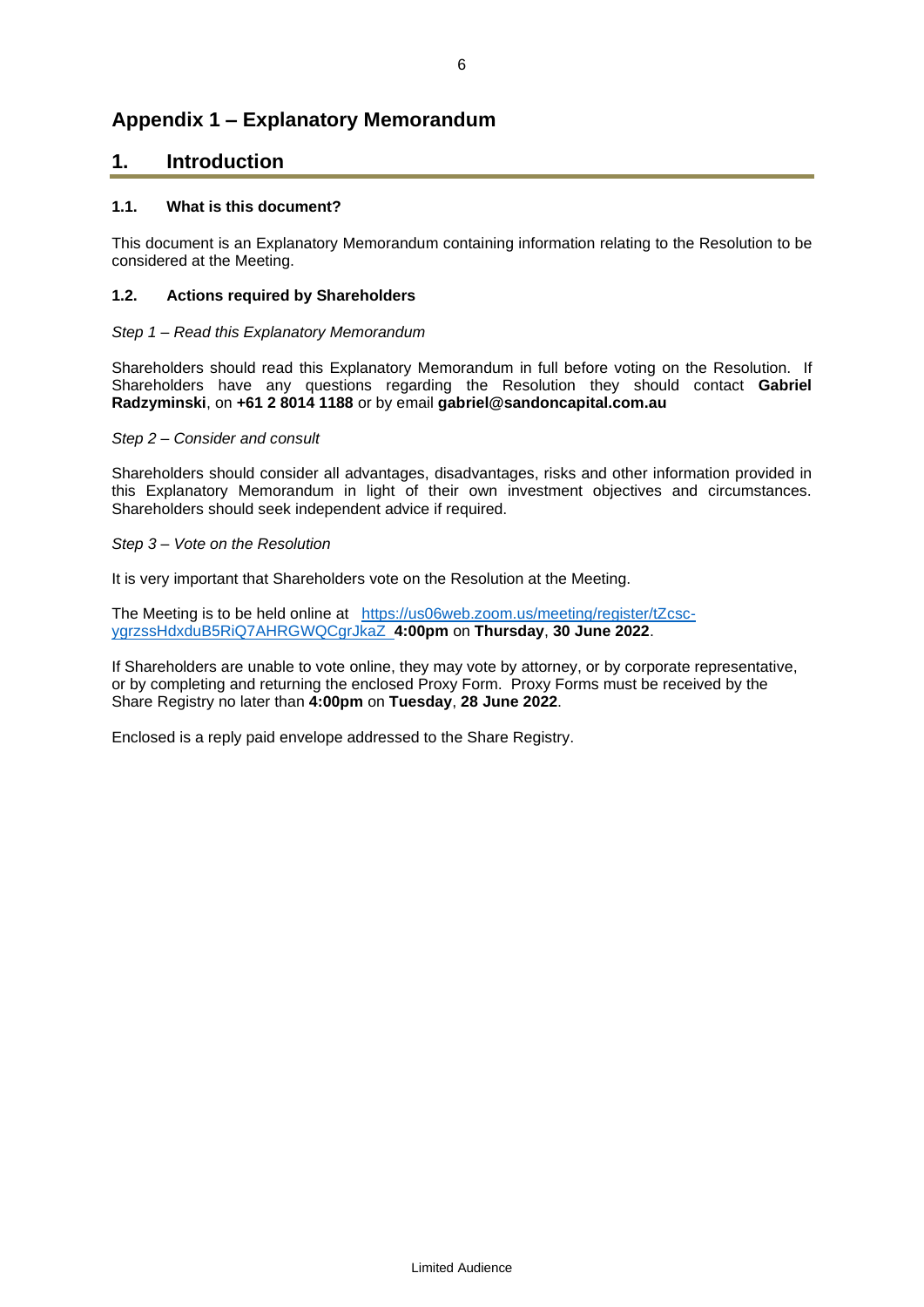# **2. The Resolution and the Restructure**

# **2.1. Introduction**

The purpose of this Section is to give Shareholders an understanding of the Resolution and Restructure as well as to identify reasons why Shareholders may vote for or against the Resolution.

Before deciding how to vote on the Resolution, Shareholders should carefully consider the factors discussed below, as well as the other information contained in this Explanatory Memorandum.

#### **2.2. Summary of the Restructure**

Subject to shareholder approval, the Board has agreed that the Company will be restructured (**Restructure**). The principal features of the Restructure are as follows:

- ➢ **Issue of 1 Preference Share to Sandon Capital Pty Limited** (ACN 130 853 691) (AFSL 331663) **(Sandon Capital)** Sandon Capital will be issued 1 Preference Share in the Company (**New Preference Share**) in consideration for the payment of \$100 (**Share Consideration**). Gabriel Radzyminski is managing director of Sandon Capital and Sandon Capital is controlled by entities of which he is a beneficiary;
- ➢ **Cancellation of Ordinary Shares in the Company**: The Company will cancel all ordinary shares in the Company by way of an equal capital reduction in accordance with sections 256B and 256C of the Corporations Act (**Capital Reduction**).

Following the Restructure, Sandon Capital will hold the only Share in the Company.

#### **2.3. Background Information**

- $\triangleright$  Following the sale of the main undertaking and a return of capital, the Company attempted to identify reverse-takeover opportunities that might re-purpose the Company. No such opportunities were identified.
- ➢ During 2020 and 2021, entities associated with then-director Mr Michael Wang, provided loans totalling \$35,000 to the Company for working capital purposes.
- ➢ On 23 August 2021, the ASX suspended the Company's securities from Official Quotation.
- ➢ On 23 August 2021, Mercantile Investment Company Ltd, a shareholder, provided a loan of \$100,000 to the Company for working capital purposes.
- $\triangleright$  On 23 December 2021, the Company announced that shareholders agreed to appoint the Directors as new directors of the Company.
- ➢ The Company continued attempts to identify reverse-takeover opportunities for the Company. No acceptable opportunities were identified.
- $\triangleright$  With effect from 17 January 2022, the ASX decided to remove the Company from the ASX. Since this date the Company has not traded shares and has no tangible assets. Given that the Shares in the Company are illiquid, Shareholders have not been able to record their shares as a capital loss for the purposes of an assessment of Capital Gains Tax (**CGT**).
- ➢ **Loan:** On 12 May 2022, the Company entered into a loan agreement with Sandon Capital under which Sandon Capital agreed to provide a loan to the Company (**Loan**) totalling \$143,414.66. The purpose of the Loan was to enable the Company to repay all existing loans outstanding and any accrued interest. The Company had received a notice from Mr Wang requesting repayment of the loans made by his related entities. In order to repay this and the other loans Sandon Capital proposed to provide a new loan to the Company to enable it to repay all existing loans and accrued interest outstanding. On 12 May 2022, the loan agreement was executed, funds were provided to the Company and the Company repaid those loans. Sandon Capital has agreed not to require repayment of this loan until a recapitalisation of the Company takes place.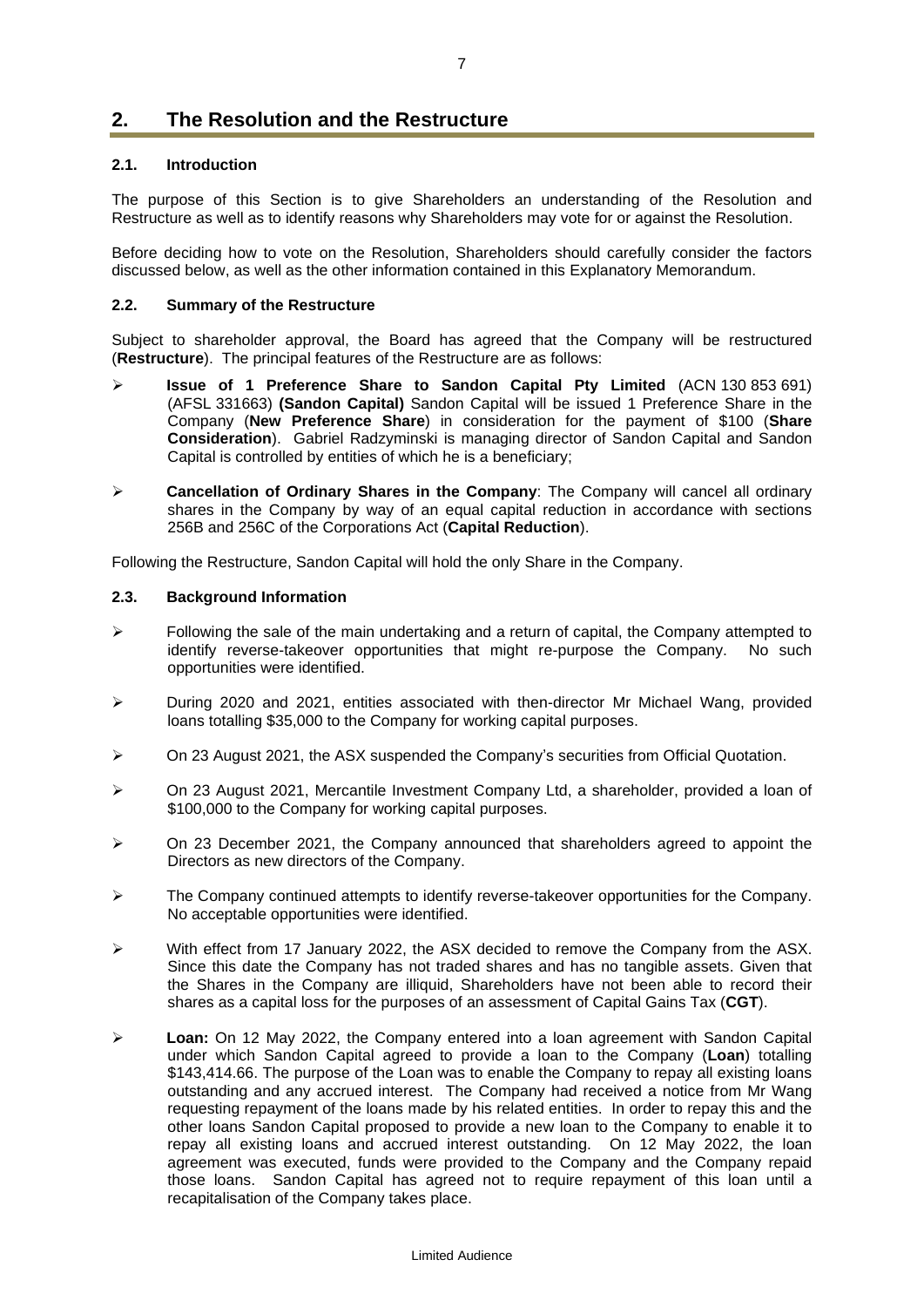# **2.4. Implementation and timetable**

Assuming all other the conditions to the Restructure are satisfied, if you vote in favour of the Resolution:

- $\triangleright$  immediately following the Meeting:
	- o Sandon Capital will pay the Company an amount equal to the Share Consideration;
	- o the Company will issue 1 Preference Share in the Company to Sandon Capital;
	- o the Company will cancel all Ordinary Shares in the Company; and
- ➢ the Company intends to appoint the Sandon Capital as its investment manager (**Investment Manager**) to manage the Company's proposed new business on commercial terms, provided further capital of at least 100,000 can be raised following the Restructure to allow the investment strategy to proceed. There is no guarantee that further capital may be raised. The material terms of the investment management agreement will be:
	- o5 years;

 $\circ$ Investment management fee of 1.5% (excluding GST) of gross assets per annum;and

oPerformance fee of 15% (excluding GST) of any returns in excess of the 1-month bank bill swap rate, subject to a high water mark

# **2.5. Rationale and Risks associated with Restructure**

The rationale for the Restructure, and the reasons why Shareholders may vote in favour of the Resolution, can be summarised as follows:

- ➢ The debts of the Company are approximately \$144,414. The only asset of the Company is cash of approximately \$17,000. Debts far exceed the assets. As a consequence, the value of the Company's equity is negative.
- ➢ To protect the solvency status of the Company, Sandon Capital, the lender under the Loan, has agreed (as set out in a letter of comfort sent to the Company) that all unpaid interest otherwise due and payable under clause 5 of the Loan Agreement will not constitute an Event of Default and that Sandon Capital does not currently intend to call for repayment of the 'Principal Outstanding' until the Company undergoes a recapitalisation. If the Restructure and subsequent recapitalisation does not proceed, Sandon Capital may call for a repayment of all monies owing under the Loan (including outstanding interest).
- $\triangleright$  The Restructure provides Shareholders an opportunity to realise their investment in the Company.
- $\triangleright$  As the Company is an unlisted public company, its Shares are illiquid. This will continue to be the case for the foreseeable future. If the Restructure proceeds, Shareholders would be provided with an ability a capital loss in terms of CGT prior to the end of the Financial Year 2021-2022. Shareholders should obtain their own tax advice prior to voting on the proposed resolution.
- $\triangleright$  After the implementation of the Capital Reduction, Shareholders will no longer be exposed to the risks of an ongoing investment in the Company.
- $\triangleright$  As the Capital Reduction involves the cancellation of Shares held by Shareholders rather than the sale of those Shares, it will provide Shareholders will the opportunity to dispose of their Shares without incurring brokerage costs.
- ➢ If investment market conditions permit, the Company will seek to raise additional capital. Initially, the Company plans to seek additional capital from wholesale and sophisticated investors only (as defined in the Corporations Act). There is no guarantee that any additional capital can be obtained.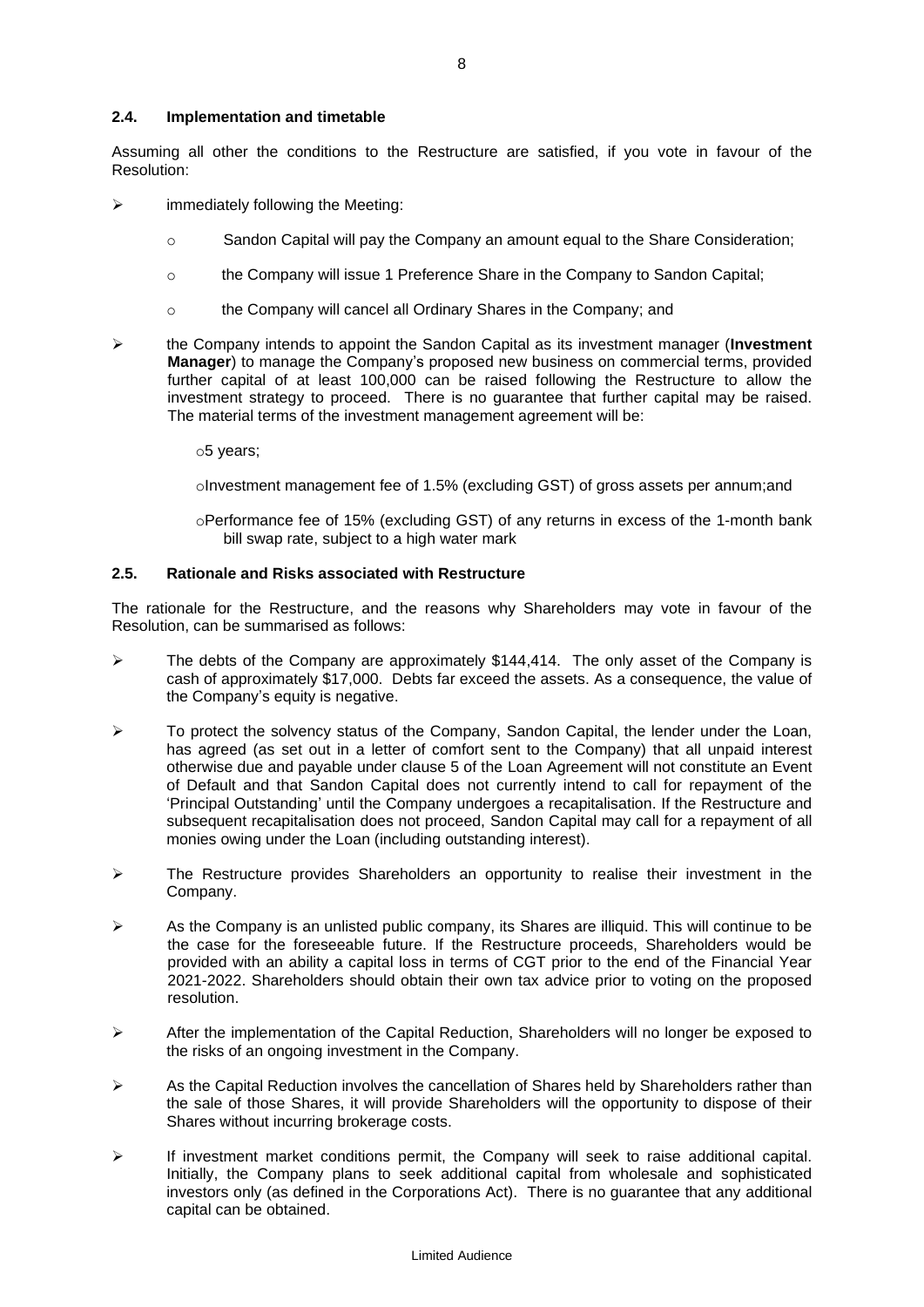- $\triangleright$  If the Restructure is implemented, the Company will operate as an unlisted investment company. Although it is the Board's current intention to change the Company's business, there is no guarantee that this will happen. Nor is there any guarantee that any such change of business will be successful. The Restructure provides the Shareholders with the ability to realise their investment and certainty around the timing of their exit.
- $\triangleright$  If the Restructure is not approved and implemented, it is likely that the Company would be wound up. Liquidation is an "all or nothing" proposal and eliminates any prospect of using any benefits from any residual assets. If the Resolution is approved and the Restructure is implemented, the Company will not be wound up.

The reasons why Shareholders may not vote in favour of the Resolution include:

- ➢ **Do not want the Restructure to proceed:** If Shareholders do not want the Restructure to proceed, they will not vote in favour of the Resolution.
- ➢ **Exit**: If the Restructure proceeds, Shareholders will no longer hold any Shares in the Company, nor will they have any rights that attached to those Shares.
- ➢ **Tax implications:** There may be adverse tax consequence for some Shareholders. The Directors strongly suggest Shareholders obtain tax advice.

# **2.6. Key implications if the Resolution is not passed and the Restructure does not proceed**

If Shareholders do not pass the Resolution the Restructure will not proceed on the terms and conditions proposed.

It is likely that the Company would then be placed into administration. As at the date of this Explanatory Memorandum, the Company is not aware of alternative offers that it would be able to explore if the Restructure does not proceed. Any liquidation arising from administration is likely to extend beyond 30 June 2022, and any deemed disposal would likely occur in a future financial year, delaying disposal of shares in the Company.

# **2.7. Impact on the Company's capital structure and control**

#### *Share issue and control*

If the Restructure is approved Sandon Capital will hold the only Share in the Company. Sandon Capital's voting power will equal 100%. Sandon Capital will have control of the Company. Sandon Capital will obtain control of a Company that would continue to have negative equity. Sandon Capital does not stand to obtain any benefit unless there is a recapitalisation of the Company.

#### *Summary of impact on capital structure*

The effect of the Restructure on the potential issued capital of the Company is set out in the table below:

| Point in time                                                    | <b>Issued capital</b> |  |
|------------------------------------------------------------------|-----------------------|--|
| As at the date of this Explanatory Memorandum                    |                       |  |
| Issued capital in the Company                                    | 92,860,562            |  |
| Immediately after the Issue of New Preference Share <sup>1</sup> |                       |  |
| Ordinary Shares issued to current Shareholders                   | 92,860,562            |  |
| Preference Shares issued to Sandon Capital                       |                       |  |
| <b>Total Share capital</b>                                       | 92,860,563            |  |
| <b>Immediately after Capital Reduction</b>                       |                       |  |
| Ordinary Shares held by current Shareholders                     | 0                     |  |
| Preference Shares held by Sandon Capital                         |                       |  |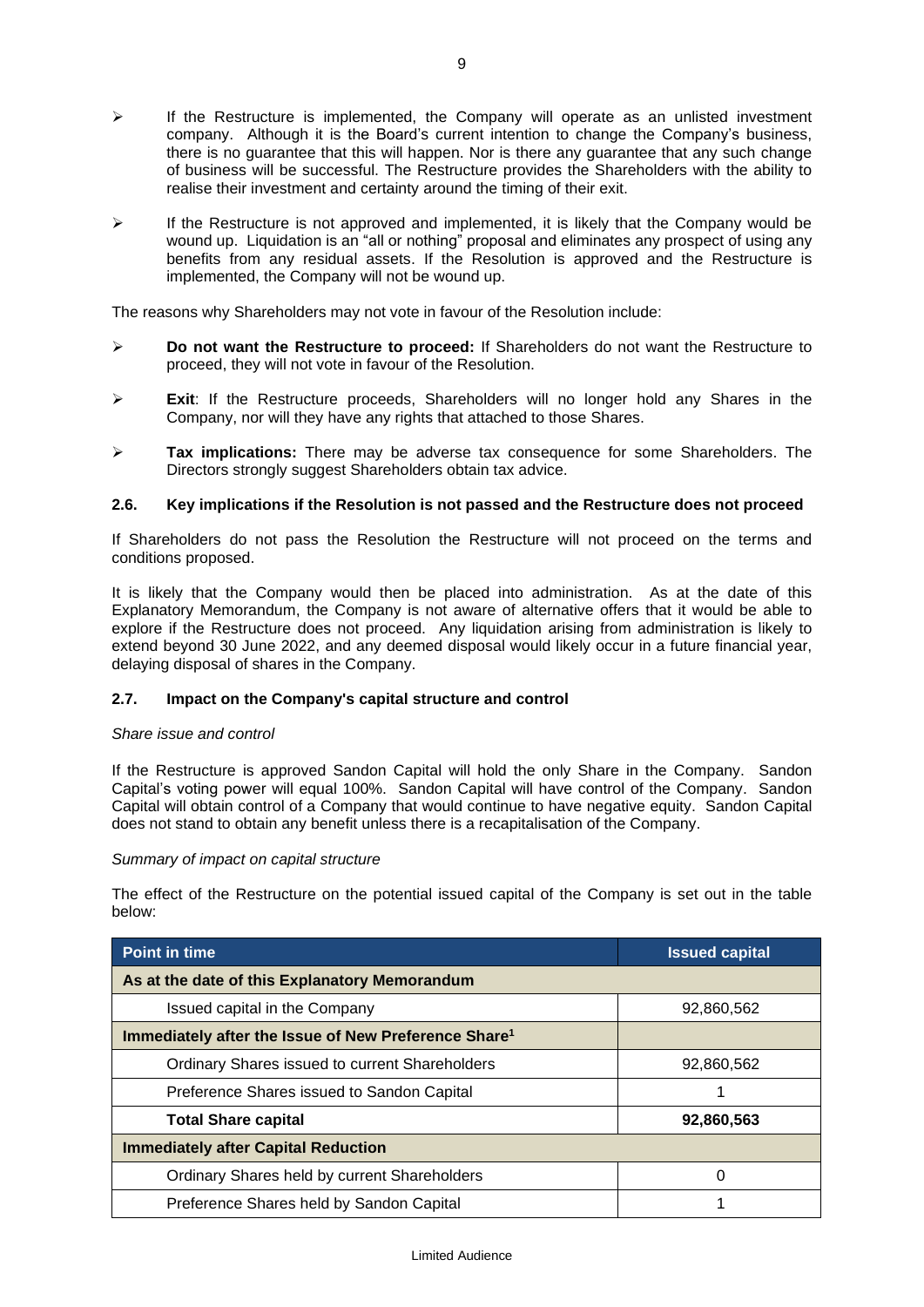| <b>Point in time</b>       | <b>Issued capital</b> |
|----------------------------|-----------------------|
| <b>Total Share capital</b> |                       |

**Note 1:** 1 Preference Share will be issued, and all Ordinary Shares will be cancelled by way of a capital reduction.

# **2.7 Impact on the Company's financial position**

Accordingly, if the Restructure is approved, at completion of the Restructure the Company's assets will be limited to any cash remaining (likely to be less than \$17,000) and will have liabilities of approximately \$144,414, comprising mostly the Loan and other liabilities and expenses incurred in undertaking the Restructure.

### **2.8 Impact on the Company's business**

If the Restructure proceeds, the Directors currently intend for the Company to become an investment company that will seek to invest in global investment opportunities by way of a wide-ranging investment mandate.

The Company intends to appoint Sandon Capital as its Investment Manager to manage the Company's assets. The proposed terms of the management agreement with Sandon Capital are subject to negotiation.

# **2.9 Quotation of Shares on ASX**

The Company was removed from the Official List on 17 January 2022.

If the Restructure proceeds, the Company considers it will be unlikely to meet the criteria for listing on the ASX unless a significant recapitalisation occurs. Any such recapitalisation is, for the foreseeable future, considered a remote possibility.

In any event, reinstatement to the Official List is at the discretion of ASX and will be subject to compliance with the Listing Rules and the Corporations Act.

#### **2.10 Future Plans**

If the Restructure proceeds, the Directors intend to undertake a recapitalisation of the Company as soon as practicable. They currently intend to initially raise at least \$100,000 to begin to establish an investment performance track record for the new investment strategy. If the new investment strategy proves successful, the Company will seek to raise further capital in the future.

#### **2.11 Taxation impact on Shareholders**

The Directors do not consider that it is appropriate to give Shareholders advice regarding the taxation consequences of the Restructure as it is not possible to provide a comprehensive summary of the possible taxation positions of all Shareholders.

The Company and its advisers do not accept any liability or responsibility in respect of the taxation consequences for the Restructure. All Shareholders should consult their own independent professional tax advisers regarding the tax consequences of the Capital Reduction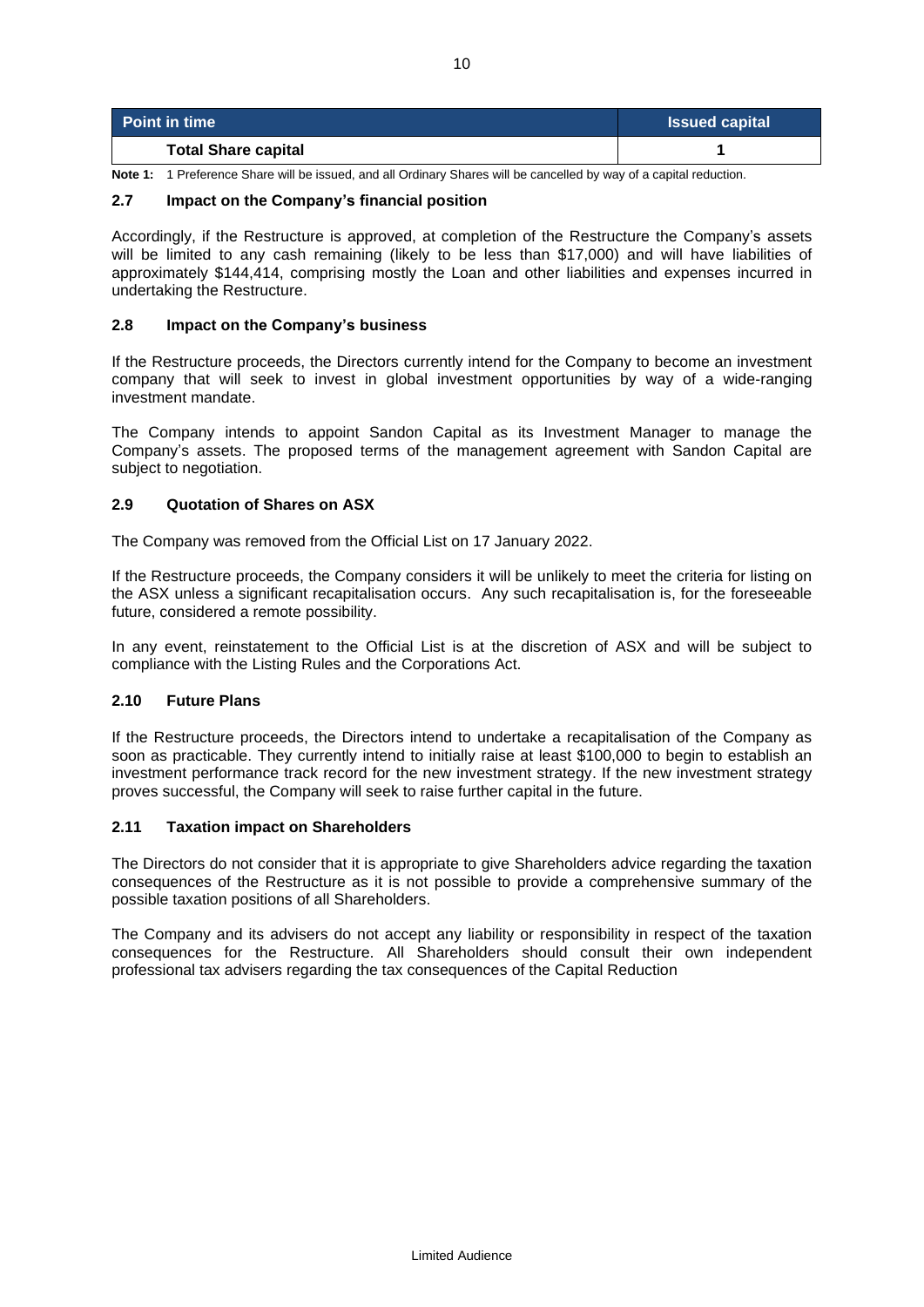# **3. Additional Information**

# **3.1. Introduction**

This Section includes additional information that the Company considers is material to the decision on how to vote on the Resolution to be considered at the Meeting.

# **3.2. Shareholder approvals**

Shareholder approval is required for the Restructure to proceed:

- (a) under Section 256B(1) of the Corporations Act, which deals with the ability of a company to reduce its share capital by way of an equal reduction, if the reduction:
	- (i) is fair and reasonable to the Company's shareholders as a whole;
	- (ii) does not materially prejudice the Company's ability to pay its creditors; and
	- (iii) is approved by shareholders

#### (the **Resolution**);

Shareholders are not being asked to authorise the Sandon Capital Share Issue. The Company was removed from the Official List on 17 January 2022. As a result, the Company is no longer required to seek Shareholder approval under the ASX Listing Rules.

Shareholders are not being asked to authorise the terms of the implementation of the Restructure itself. However, Shareholders should be aware that if the Resolution is not approved at the Meeting, the Restructure will not proceed.

Shareholders should also be aware that the passage of the Resolution does not guarantee that the Restructure will proceed.

#### **3.3. Voting**

The Resolution requires approval by a simple majority of votes (50% or more) cast by eligible Shareholders at the Meeting.

For the full explanation of the nature, purpose and effect of the Resolution and the voting restrictions applying to them, is set out in this Section.

# **3.4. The Resolution – Capital Reduction**

The Company believes that it is necessary to reduce the existing number of Shares on issue by way of a Capital Reduction. To do this in a manner that treats all shareholders fairly, the Company proposes, following the issue of the New Preference Share, to cancel all ordinary shares by way of a capital reduction by equal reduction.

Under Section 256B(1) of the Corporations Act, a company may reduce its shares by way of an equal reduction if the capital reduction is approved by an ordinary resolution of shareholders at a meeting.

The Resolution provides for the cancellation of all issued Ordinary Shares as at the date of this Explanatory Memorandum by way of a capital reduction. This means that once the New Preference Share is issued to Sandon Capital all existing Ordinary Shares will be cancelled. Accordingly, the existing Shareholders will no longer be shareholders of the Company upon completion and the sole shareholder of the Company will be Sandon Capital.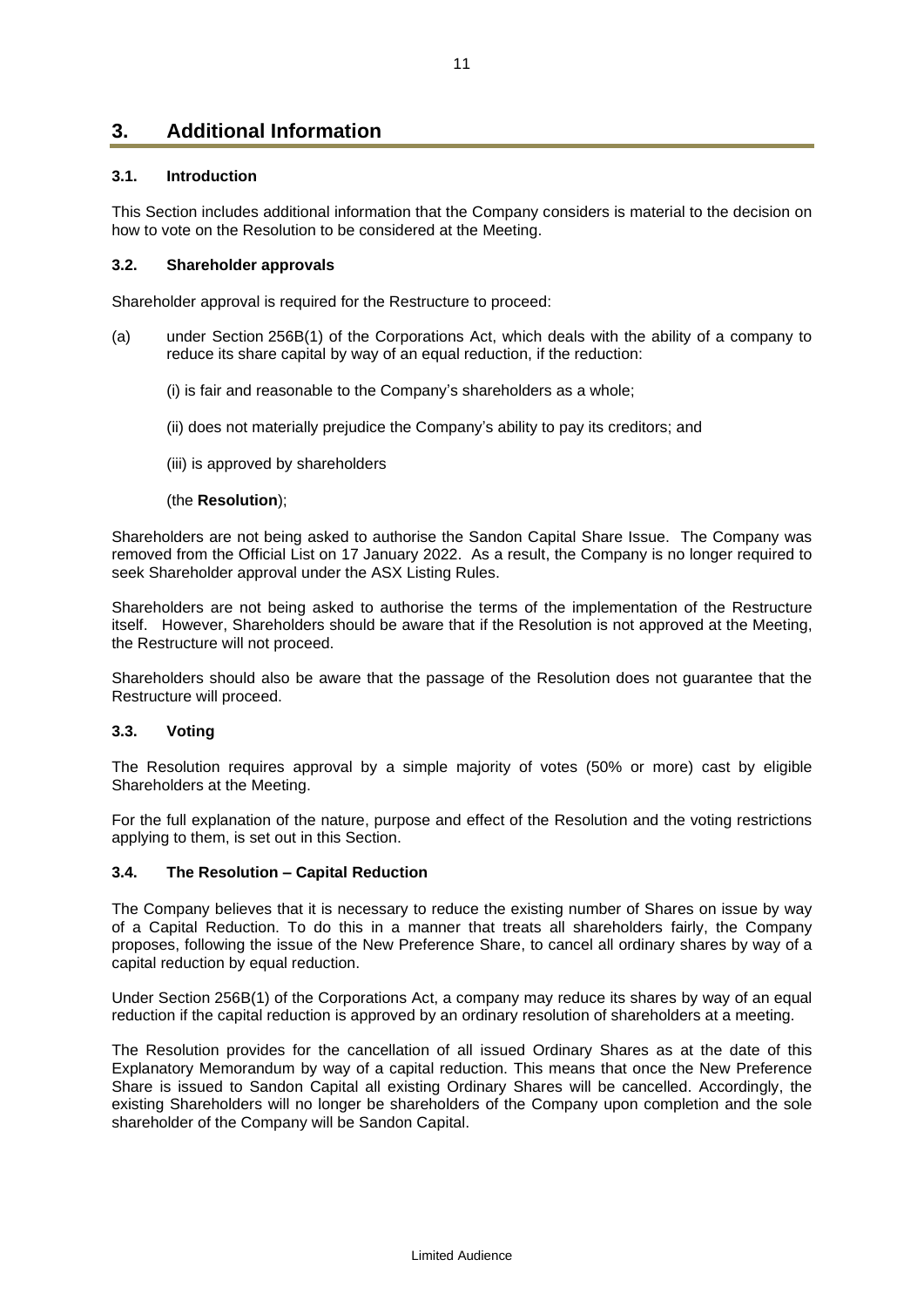# **3.5. Director Recommendation**

The Directors are of the view that the proposed Capital Reduction is fair and reasonable to Shareholders as a whole and that the Capital Reduction will not materially prejudice the Company's ability to pay its creditors.

# **3.6. Director Holdings**

Sandon Capital Investments Ltd, an entity managed by Sandon Capital, owns 18,450,000 shares of the Company. Sandon Capital Investments Ltd intends to vote in favour of the Resolution.

# **3.7. Agreement or arrangement**

There is no agreement or arrangement made between any Director and any other person in connection with or conditional upon the outcome of the Capital Reduction other than as set out in this Booklet.

# **3.8. Independent advice**

Shareholders should consult their legal, financial, taxation or other professional adviser if they have any queries regarding the Restructure or any other aspects of this Explanatory Memorandum.

# **3.9. Other Material Information**

The Company will issue a supplementary document to this Explanatory Memorandum if it becomes aware of any of the following between the date of despatch of this Explanatory Memorandum and the date of the Meeting:

- ➢ a material statement in this Explanatory Memorandum is false or misleading in a material respect;
- ➢ a material omission from this Explanatory Memorandum;
- ➢ a significant change affecting a matter included in this Explanatory Memorandum;
- ➢ a significant new matter has arisen and it would; or
- $\triangleright$  have been required to be included in this Explanatory Memorandum if it had arisen before the date of lodgement of this Explanatory Memorandum for registration by ASIC.

Depending on the nature and timing of the changed circumstances and subject to obtaining any relevant approvals, the Company may circulate and publish any supplementary document by:

- $\triangleright$  placing an advertisement in a prominently published newspaper which is circulated generally throughout Australia; and/or
- $\triangleright$  posting the supplementary document to Shareholders at their registered address as shown in the Company Register; and/or
- $\triangleright$  posting a statement on the Company's corporate website, as the Company in its absolute discretion considers appropriate.